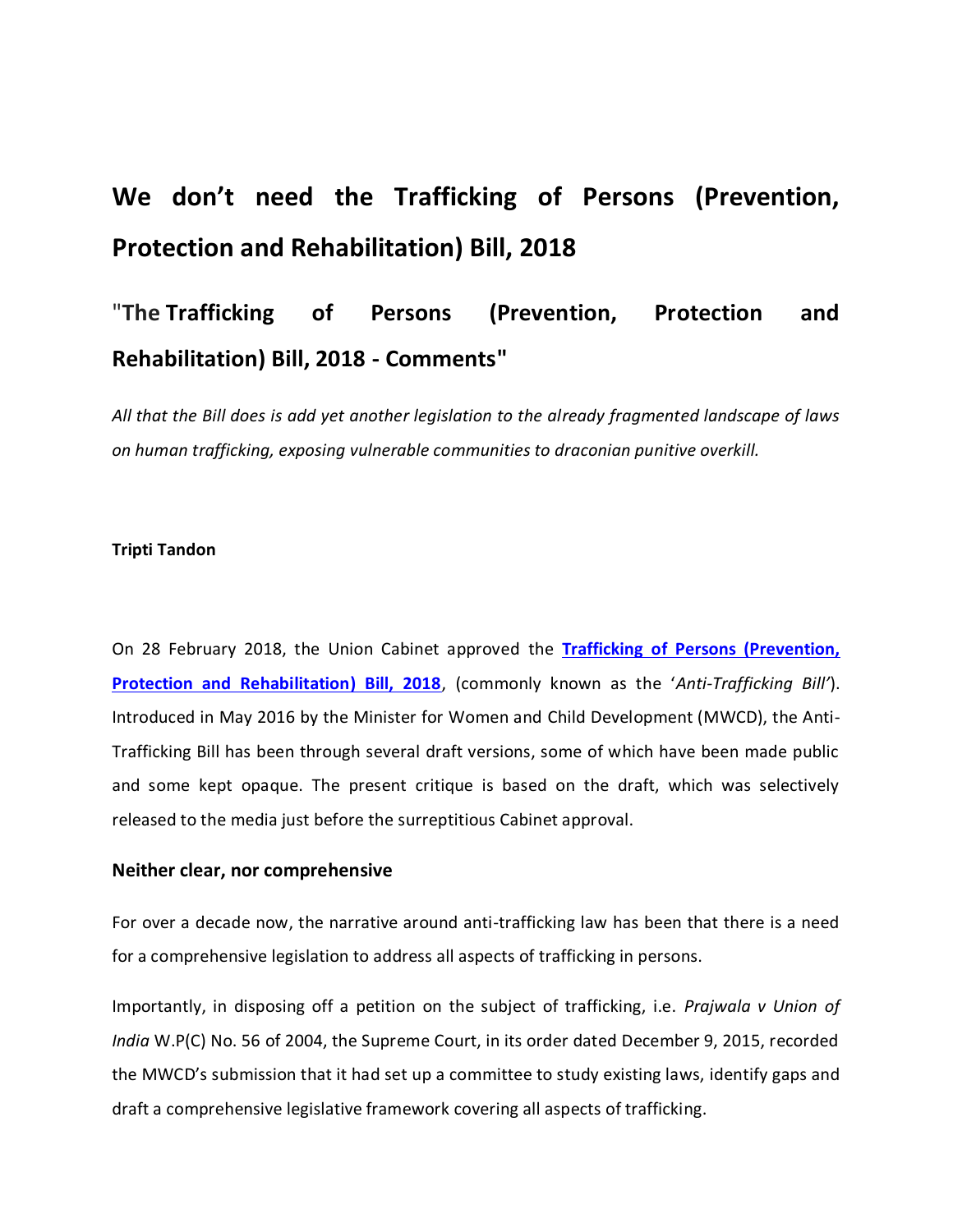This was what was expected from the government.

Presently, activities that constitute "trafficking of persons" are addressed by a range of laws, which includes:

- *Sections 370-370A* of the Indian Penal Code, 1860 (IPC), which define and penalize trafficking in persons.
- Section 371, IPC, which criminalizes slavery.
- *Section 372-373, IPC,* which criminalizes buying and selling of underage girls for prostitution.
- The *Immoral Traffic (Prevention) Act, 1956 (ITPA*), which criminalizes activities related to prostitution and provides rescue, rehabilitation and correction of sex workers, albeit through a moral lens.
- The *Juvenile Justice (Care and Protection of Children) Act, 2015* (JJ Act), which provides a framework for protection of children who are missing or at risk of being trafficked.
- The *Bonded Labour System (Abolition) Act, 1976 (Bonded Labour Act*), the *Contract Labour (Regulation & Abolition) Act, 1970*, the *Inter-state Migrant Workmen (Regulation of Employment and Conditions of Service) Act, 1979*, *Children (Pledging of Labour) Act, 1933* and the *Child Labour (Regulation and Prohibition) Act, 1986*, which deal with forced labour, child labour, primarily through regulation and welfare-oriented measures.

The existing response is patchy and scattered across different laws, which approach trafficking from varied, and sometimes, inconsistent objectives. For example, while the ITPA focuses on removing and evicting sex workers from their occupation, the Bonded Labour Act protects the worker who was held in bondage from being evicted from the place where s/he was working. A "comprehensive law" was expected to harmonize different approaches and integrate existing laws into one. The Anti-Trafficking Bill does not do that. All it does is add yet another legislation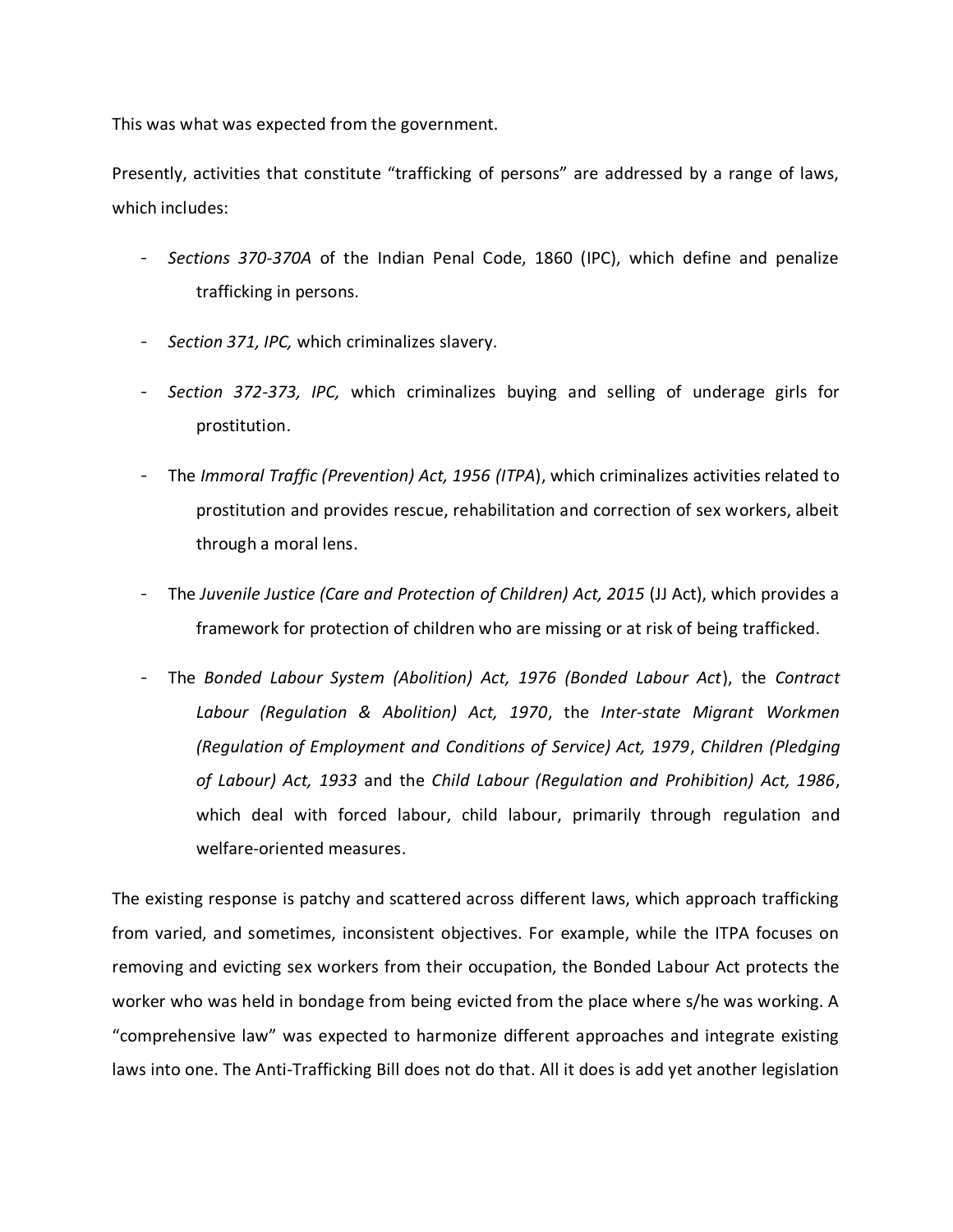to the already fragmented landscape of laws on human trafficking, further complicating the legal framework and its enforcement.

# **No research or rationale behind the Bill**

In the past, proposals to reform anti-trafficking laws have been informed by research and assessment of gaps in the response to trafficking. In 2002-2003, the National Human Rights Commission (NHRC) conducted a countrywide study of the problem and produced two voluminous reports on "Trafficking in Women and Children in India". Findings of the NHRC report prompted the MWCD to move the Immoral Traffic (Prevention) (Amendment) Bill, 2006. Similarly, the Criminal Law Amendment Act, 2013 which led to the enactment of Sections 370 and 370A of the IPC against trafficking and exploitation of a trafficked person respectively, were based on the recommendations of the Justice Verma Committee Report, 2013, in relation to laws on sexual offences.

The Anti-Trafficking Bill has not been preceded by any substantial research or analysis. Given that the NHRC study is over 15yrs old and in between, new provisions have been enacted in the IPC against human trafficking, the MWCD ought to have commissioned a review before embarking on this legislative exercise. The government has not been to explain why it has chosen an *additiona*l law, when the need was for a *comprehensive* law on trafficking of persons.

# **Much of what is proposed already exists**

The last legislation against trafficking, i.e. Sections 370 and 370A, IPC contains an all-embracing definition of trafficking in persons, which takes care of concerns of a narrow, purpose-specific application of the law. Section 370, IPC prohibits all forms of trafficking for exploitation. Explanation 1 to Section 370 of the IPC, which indicates what exploitation means is inclusive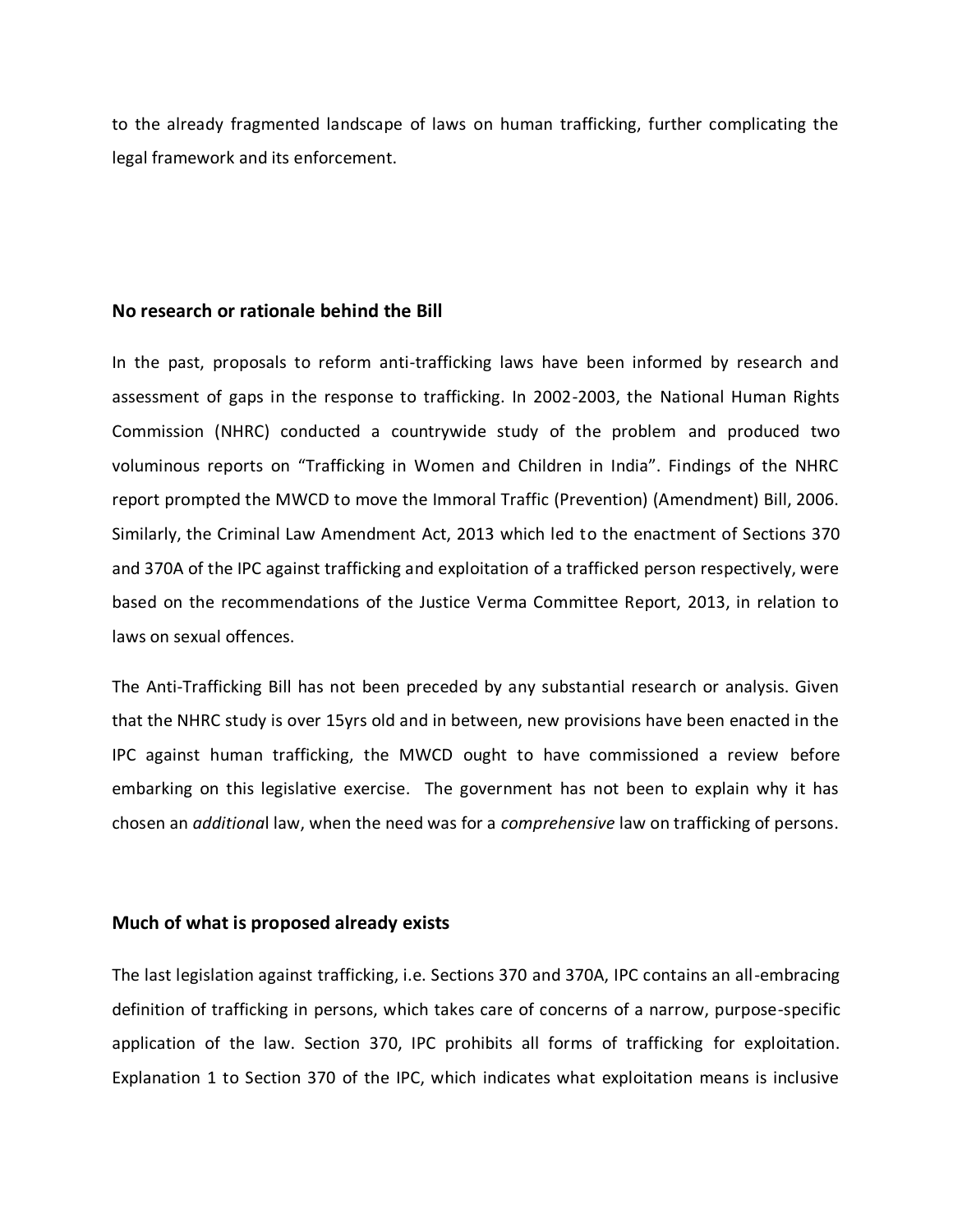and covers "*any act of physical exploitation, sexual exploitation, slavery or practices similar to slavery and servitude*." Trafficking for any purpose – whether begging, domestic work, farm or factory work – is part of section 370, IPC, which lays down a minimum punishment of 7 years imprisonment, which may extend to 10 years and fine.

The Anti-Trafficking Bill does not redefine trafficking but incorporates the existing definition under section 370, IPC. It, however, creates a new category of "*aggravated forms of trafficking"*, which carry a minimum sentence of 10 years, which may extend to life imprisonment. Some of the aggravated forms of trafficking introduced in the Bill are "*trafficking for the purposes of forced labour*, *begging*, *marriage and child-bearing",* which, as noted above, are already criminalized under section 370, IPC. This is borne out by the National Crime Records Bureau (NCRB) reports, which provide *purpose-wis*e disaggregated data on human trafficking cases under the IPC. **According to the NCRB**, in 2016, the police registered *10,357* cases of trafficking for *forced labour, 349* cases of trafficking for forced marriage and *71* cases of trafficking for begging. The claim that these are "new" forms of trafficking that are not addressed under existing laws is totally baseless.

Similarly, the so-called "new offence" of administering hormones or committing trafficking by administering alcohol or drugs is already incorporated in section 328 of the IPC, which punishes a person who: *"administers to, or causes to be taken by any person any poison or any stupefying, intoxicating or unwholesome drug, or other thing with intent to ….. commit or facilitate the commission of an offence…, shall be punished with imprisonment of either description for a term which may extend to ten years, and shall also be liable to fine."*

Repeat offenders, trafficking of more than one person are all punishable under existing law.

Prevention, rescue and rehabilitation are also incorporated in current laws. For example, the JJ Act seeks to prevent child trafficking through protective mechanisms like the Child Welfare Committee. The Bonded Labour Act provides for vigilance committees in every district to carry out surveys and surveillance, with the aim of preventing bonded labour practices. Rescue and rehabilitation measures under ITPA are all too well known.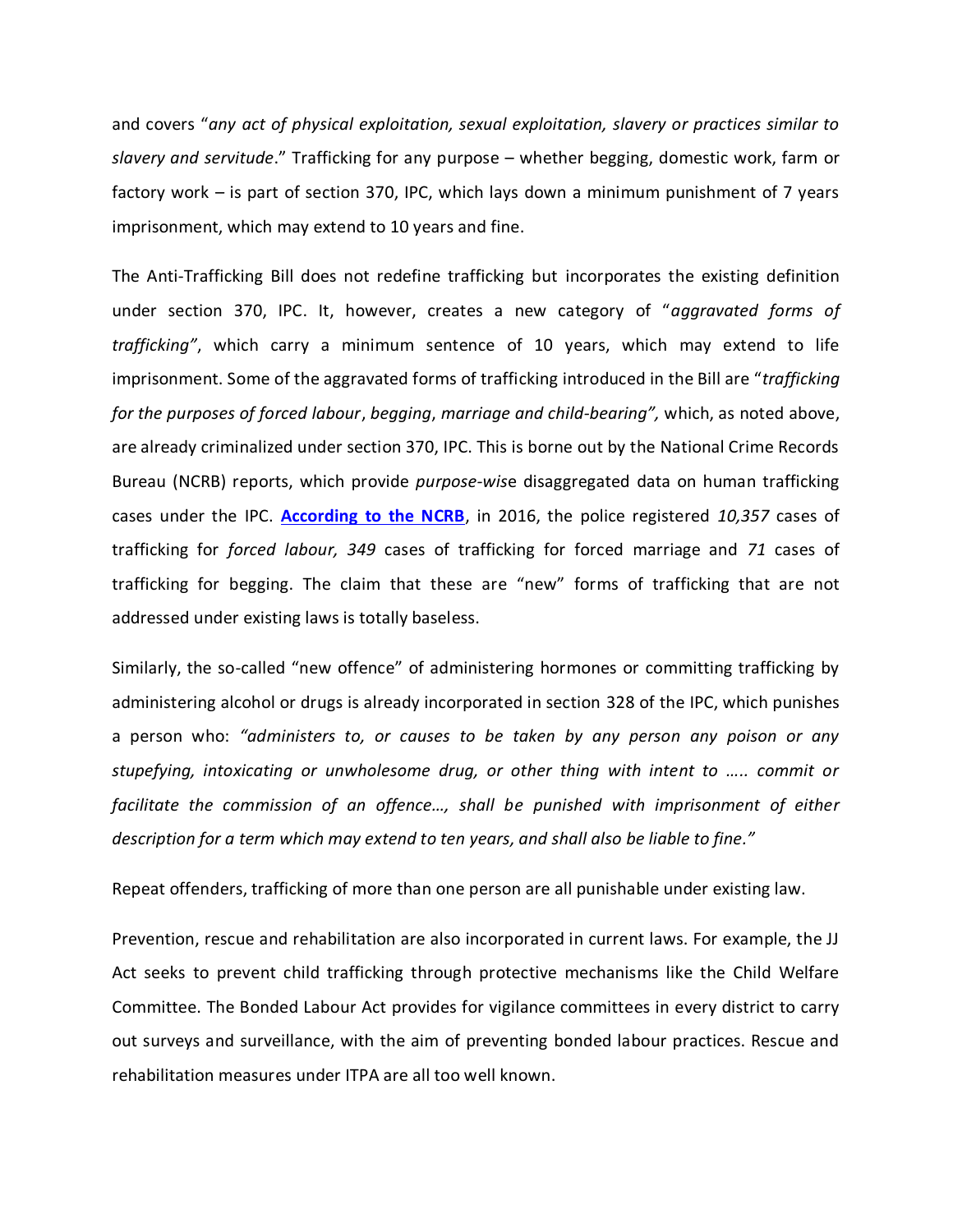There is nothing "new" or "different' in the Anti-Trafficking Bill, which is a rehash of legal provisions that already exist, including those that have failed to work. The Bill appears to be an exercise in one-upmanship, with the government keen to "show" that it is doing more and better than its predecessor, when, in fact, all that it is doing is "more of the same".

#### **Recommendations of the Supreme Court-appointed panel ignored**

In 2011, while hearing an appeal in *Budhadev Karmaskar v. State of West Bengal* (Criminal Appeal No. 135 of 2010, the Supreme Court constituted a panel to examine legal issues in relation to: 1) prevention of trafficking, 2) rehabilitation of sex workers who wish to leave sex work, and 3) conditions conducive for sex workers to live with dignity in accordance with the provisions of Article 21 of the Constitution of India. Over the next few years, the Courtappointed panel submitted a set of interim as well as final recommendations on the three terms of reference. One of the key recommendations of the panel was to adopt communitybased rehabilitation, i.e. alternatives that are not contingent on trafficked women staying in state-run "homes". Another suggestion was to revise laws like the ITPA so as to distinguish between those coerced into sex work and those who engage in it voluntarily, so that interventions are tailored to those who need them. None of these ideas, which emerged from in-depth analysis and multi-stakeholder deliberations, have been taken on board in the Anti-Trafficking Bill.

Yet, in its affidavit dated March 2017 before the Supreme Court, the MWCD expressed agreement with the panel's findings and stated that it is "*taking steps to implement recommendations of the panel"*. The affidavit further submits that the Panel's recommendation to create awareness amongst sex workers about their rights "*is very important*" and that "*the government is taking steps to create awareness amongst sex workers regarding their social as well as legal rights"*.

In light of the contents of the Anti-Trafficking Bill, this is nothing but double-speak.

### **Problems with the Bill**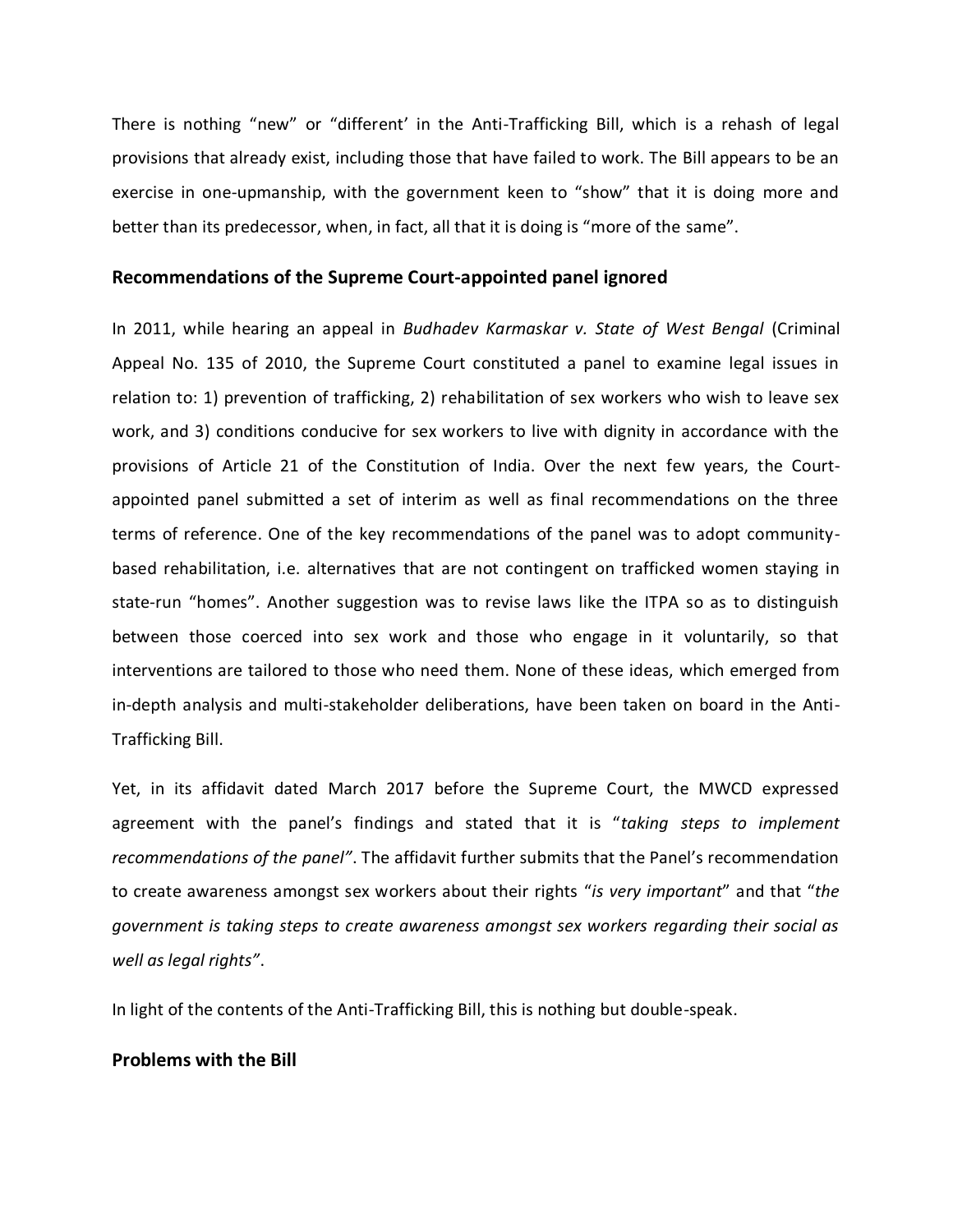The Anti-Trafficking Bill is deeply flawed, with provisions that are both problematic and make little sense. Some of these are noted below:

- **Gradation of offences is illogical:** The Anti-Trafficking Bill categorizes trafficking for certain purposes as "aggravated forms of trafficking", with a punishment of 10 years or life imprisonment. Logically, offences that are graded higher must be more serious or culpable than the acts that constitute trafficking under Section 370, IPC, which attract punishment of 7-10 years imprisonment and fine. But that is not the case. Trafficking for the purposes of begging is considered "aggravated", whereas trafficking for sexual exploitation is simple trafficking, even though the MWCD maintains that its primary concern is sexual abuse and exploitation of women and children. Further still, *"slavery and practices similar to slavery and servitude*", which capture the most egregious forms of coercion and bondage under domestic and international law, are also simple trafficking.
- **Vague, overbroad and impractical provisions:** The Bill criminalizes a host of activities, which lack culpability and criminal intent. For example:

The Bill introduces offences in relation to, and authorizes closure of premises, which are "*to be used"* as a "*place of trafficking"*. "Premises", which is widely defined to include land, location and conveyance, may be a home, factory, farm or a vehicle used for public transport. Applied in the context of labour trafficking, the law would allow factories and farms to be "closed down", merely on the basis of a complaint by the Police or any other person that the said premises is to be used for trafficking. A public transport bus in which a trafficked person may travel could also be seized. These are absurd consequences, to say the least.

Penal provisions against "*promoting or facilitating trafficking of persons"* are equally vague and cast a wide net. IT companies, travelogues and employment sites should be worried as hosting materials or advertisements that "promote trafficking of person" will attract punishment.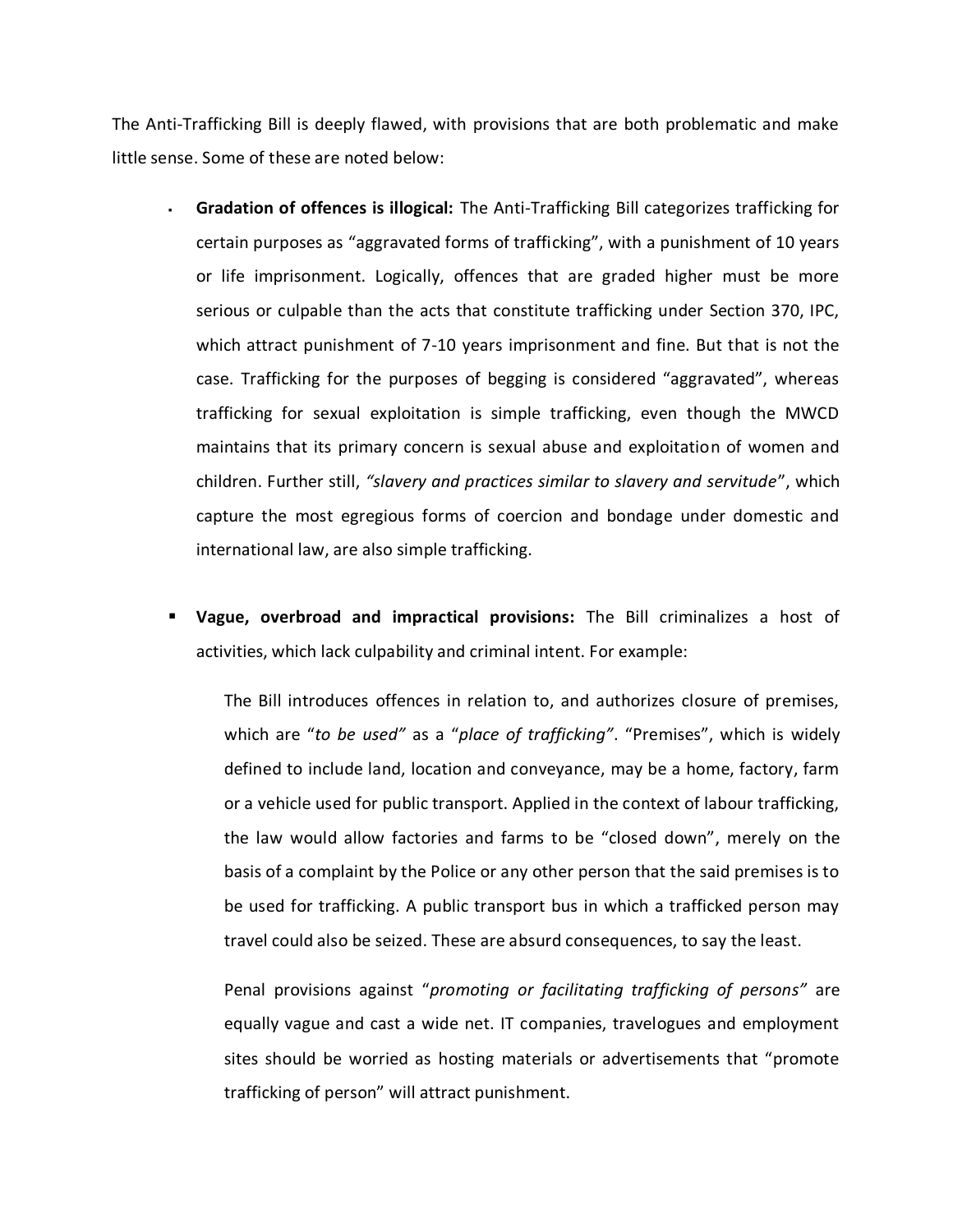Provisions for confiscation of property are also framed in an overbroad manner. Properties may be attached not only when they are used for the commission of an offence, but also if they are "*likely to be used*" for the commission of an offence under the Act. There is no guidance as to when and under what circumstances such a likelihood would arise so as to warrant attachment of the property.

- **No due process:** Criminal justice safeguards and due-process guarantees have been watered down considerably, without any justification. The breadth of offences under the Bill makes provisions like "presumption of guilt" even more worrisome.
- **Reliance on rescue and rehabilitation, which is outdated:** The Bill falls back on the outmoded methods of "rescuing and detaining" victims in the name of rehabilitation. Institutionalization of victims in "homes", ostensibly for their protection and rehabilitation is antithetical to fundamental rights and re-integration. The United Nations Special Rapporteur on Trafficking in Persons, especially Women and Children, has **[explicitly noted](http://www.ohchr.org/EN/HRBodies/HRC/RegularSessions/Session25/Pages/25RegularSession.aspx)** that "..*detention of victims of trafficking is incompatible with a rights-based approach to trafficking because it inevitably compounds the harm already experienced by trafficked persons and denies them the rights to which they are entitled*".

There is ample evidence of the ineffectiveness and harm of "rescue, raid and rehabilitation" **imposed on sex workers** under the ITPA. As a result, sex workers have developed alternate community-led models of peer-support and oversight and self-regulatory boards, which have been **[more effective](https://academic.oup.com/jpubhealth/article/36/4/622/1528364)** in removing unwilling persons from sex work. Instead of examining such approaches and finding alternative means to offer support, the Anti-Trafficking Bill proposes to continue and extend rescue and institutional rehabilitation to all victims of trafficking.

 A maze of bureaucratic committees and institutions: Instead of streamlining enforcement, the Anti-Trafficking Bill swells up institutional bureaucracy, by creating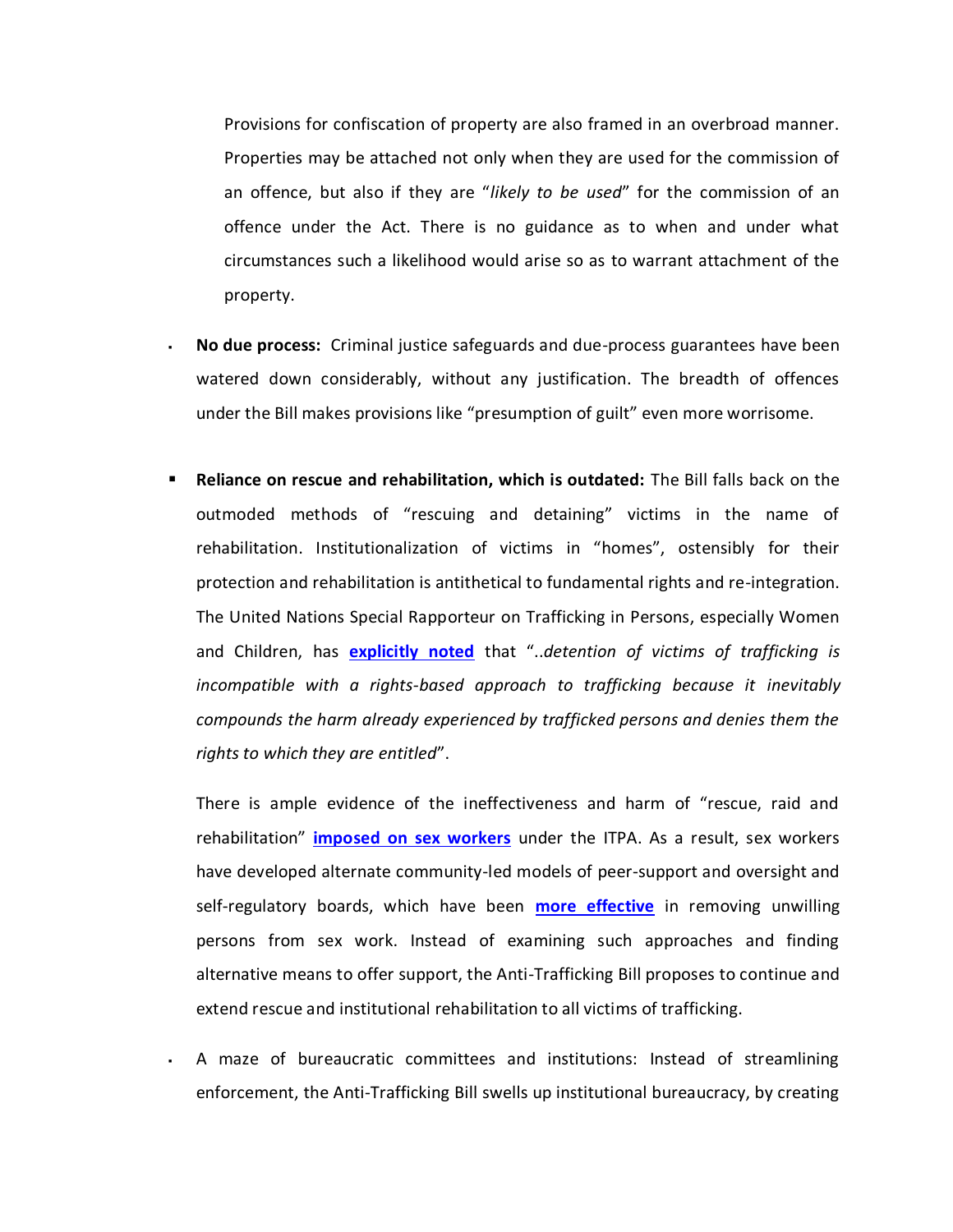*10* different agencies including *anti-trafficking officers*, *units, committees* and a *bureau* at the district, state and national levels to counter the problem, which will result in chaos and policy-indecision as well as "passing the buck" on questions of accountability. Besides, none of the proposed bodies have any representation from affected communities, whose participation and perspective is vital for addressing trafficking successfully. As noted above, involvement of sex workers in oversight committees and anti-trafficking boards was strongly recommended by the Supreme Court appointed panel, in light of their effective role and contribution. This has been overlooked completely.

- **Chilling effect on health and social protection programmes**: The Anti-Trafficking Bill will have a chilling effect on health and social security programmes for vulnerable communities, including sex workers, who tend to fall under the punitive framework of anti-trafficking laws. Contrary to claims that the Bill does not affect sex workers, proposed offences such as trafficking and exposure to HIV and AIDS and pregnancy reveal a definite intent to target sex work. The tendency to incriminate sex workers in trafficking offences through "*guilt by association"* has increased fear among peer and outreach workers carrying out public health or social protection initiatives with sex workers. More so, when ITPA and other punitive laws will continue to be applied. India can ill-afford to put its National AIDS Control Programme under risk or threat, especially when its success is founded on large-scale targeted interventions with female sex workers.
- **No wisdom in applying criminal law to a development problem:** The problem of trafficking cannot be disassociated from poverty, livelihood, displacement and security. People have and will always move for work, whether out of distress or for better opportunities. Prisons cannot capture or confine the dreams and aspirations of people, especially the poor and the marginalized. If the *development* mantra is to be used, it must be used here, in the response to trafficking. Adopting a carceral approach to what is largely a socio-economic phenomenon is misplaced and unwise.